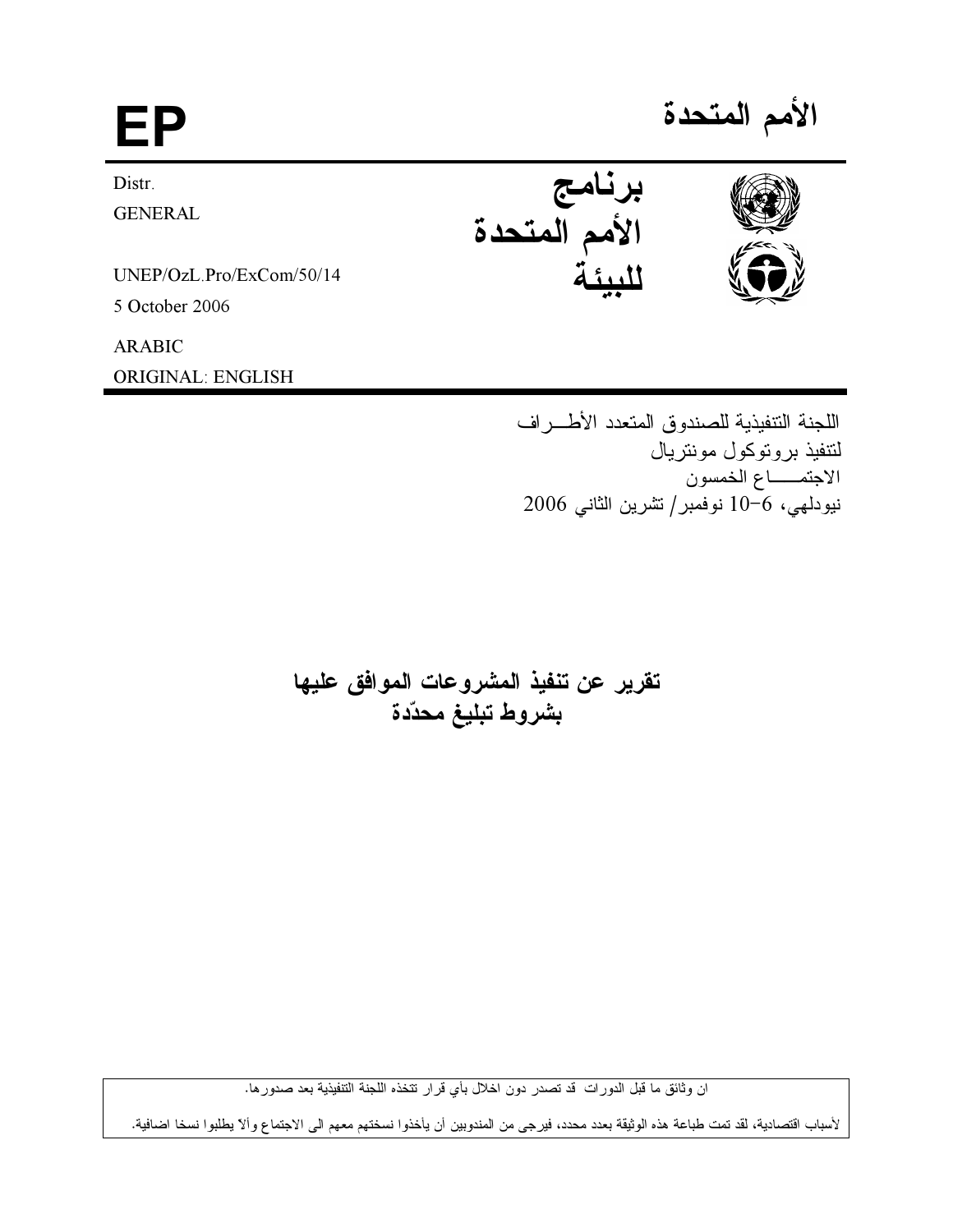مقدّمــــــــة

قدّمت كلّ من حكومة ألمانيا وبرنامج الأمم المتحدة الإنمائي (يوئنديبي) ومنظمة الأمم المتحدة للتنمية  $\cdot$ 1 الصناعية (يونيدو) تقارير مرحلية عن تنفيذ المشروعات التالية، التي كانت لها شَروط تبليغ محدّدة في الاتفاقيات، لتنظر فيها اللجنة التنفيذية في اجتماعها الخمسين:

- كولومبيا : خطة إزالة وطنية لموادّ المرفق ألف (المجموعتان الأولى و الثانية) (التقرير المرحلي  $\left($ <sup>[</sup> $\right)$ ] لفتر ة 2005–2006) (يوئنديبي)؛
- الأردن : إزالة كاملة لاستعمال بروميد الميثيل (180٫0 طن من قدرات استنفاد الأوزون)، (ب) وافقت عليها اللجنة التنفيذية في اجتماعها التاسع والعشرين بكلفة إجمالية قدرها 000 063 3 دو لار آمريكي؛
- المكسيك : خطة قطاعية لإزالة قطاع إنتاج مادّتي كلورو فلورو كربون–11 وكلورو فلورو  $(\tau)$ كربون-12 (التحقق من التوقف المستدام لإنتاج كلورو فلورو كربون) (يونيدو).

ر اجعت الأمانة التقارير المرحلية على ضوء مقترحات المشروعات الأصلية وبيانات الموادّ المستنفدة  $\cdot$ .2 للأوزون التي بلغت عنها الحكومات المعنية بموجب المادة 7 من بروتوكول مونتريال، والمقرَّرات ذات الصلة التي اتخذتها اللجنة التنفيذية واتخذها اجتماع الأطراف.

كولومبيا : خطة إزالة وطنية لموادّ المرفق ألف (المجموعتان الأولى والثانية) (يوئنديبي)

وافقت اللجنة التنفيذية على الخطة الوطنية لإزالة موادّ كلورو فلورو كربون في اجتماعها الحادي .3 والأربعين (29/UNEP/OzL.Pro/ExCom/41 ، والتصويب 1 والضميمة 1). وبموجب خطة الإزالة الوطنية تعهّدت حكومة كولومبيا بإزالة كافة موادّ كلورو فلورو كربون والهالون بحدود 1 يناير/ كانون الثاني 2010. ووافقت اللجنة التنفيذية من حيث المبدأ على مبلغ 4٫5 مليون دولار أمريكي لتنفيذ خطة الإزالة الوطنية ، وفقا للجدول الزمني الوارد في الاتفاقية بين حكومة كولومبيا واللجنة التنفيذية. ووافقت اللجنة أيضاً على شريحة التمويل الأولى بمبلغ 820 146 2 دولار أمريكي (باستثناء تكاليف دعم الوكالة) من أجل تنفيذ المرحلة الأولى التي تغطي فترة 2004–2005.

نظرت اللجنة التنفيذية في اجتماعها الرابع والأربعين في تقرير مرحلي بشأن تنفيذ خطة الإزالة الوطنية  $\cdot$ .4 من يناير/ كانون الثاني إلى أوغسطس/ آب 2004 من دون طلب الشريحة الثانية (والنهائية) للمشروع، حيث أنها كانت مستحقة في نهاية 2005 (UNEP/OzL.Pro/ExCom/44/15) . وفي اجتماعها السابع والأربعين نظرت اللجنة التنفيذية في طلب شريحة التمويل الثانية والأخيرة (180 353 2 دولار أمريكي باستثناء تكاليف دعم الوكالة ليوئنديبي) من أجل تنفيذ خطة الإزالة الوطنية لكولومبيا (UNEP/OzL.Pro/ExCom/47/26).

استهلاك الموادّ المستنفدة للأوز ون

وفقًا للاتفاقية الخاصَّة بموجب خطَّة الإزالة الوطنية، يجب أن يكون استهلاك موادَّ كلُّورو فلورو كربون .5 أقلّ من 020٫4 طن من قدرات استنفاد الأوزون عام 2005. وعام 2005 بلّغت حكومة كولومبيا عن استهلاك 556,89 طن من قدرات استنفاد الأوزون من موادّ كلورو فلورو كربون ، بموجب المادّة 7 من بروتوكول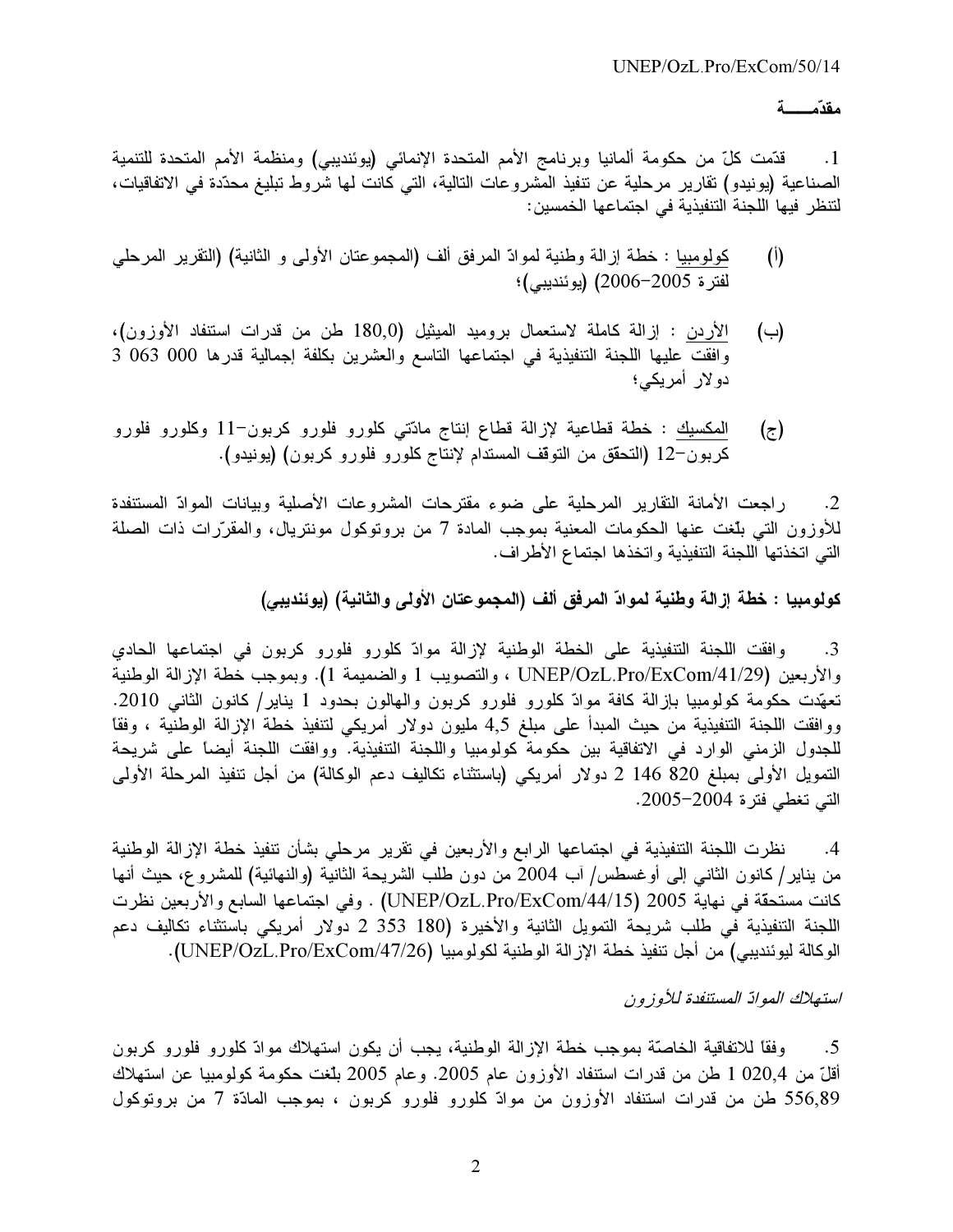موننتريال. ولعام 2006 أجازت حكومة كولومبيا استيراد 685 طن من قدرات استنفاد الأوزون من موادّ كلورو<br>فلورو كربون، وهي كميّة أقلّ من كمية الاستهلاك القصوى المسموح بها في خطة الإزالة الوطنية (أي 750 طن<br>من قدرات استنفاد الأوزون فلورو كربون، وهي كميّة أقلّ من كمية الاستهلاك القصوى المسموح بها في خطة الإزالة الوطنية (أي 750 طن<br>من قدرات استنفاد الأوزون). وقد أكملت إزالة موادّ كلورو فلورو كربون المرتبطة بقطاع رغاوى بوليوريتان،<br>مع تخفيض جذري لكميّات

إن استهلاك المهالون لعام 2004 الذي بلّغت عنه حكومة كولومبيا لأمانة الأوزون هو "صفر". وبعد مع تخفيض جذري لكميّات كلورو فلورو كربون−11 المستوردة.<br>6. إن استهلاك المهالون لعام 2004 الذي بلّغت عنه حكوم<br>سبتمبر/أيلول 2005 لم يُبلّغ عن أية استيرادات للمهالون لعام 4<br>اكما مطأو القطاق اكلطقط العالم العام التعامل  $\frac{1}{2}$ 6. إن استهلاك المهالون لمعام 2004 الذي بلغت عنه .<br>سبتمبر/أيلول 2005 لم يُبلّغ عن أية استيرادات للمهالون لم<br>لكولومبيا أن الإزالة الكاملة لاستهلاك المهالون مقترحة في حدو<br>7 سبتمبر/أيلول 2005 لم يُبَلّغ عن أية استيرادات للهالون لعام 2004 أو 2005. وتفيد خطة الإزالة الوطنية<br>لكولومبيا أن الإزالة الكاملة لاستهلاك الهالون مقترحة في حدود عام 2009.<br>7. لقد تمّ حتى الآن تحقيق عدد من النتائج خلال

 $2006.2005 + x(1 - 1)$  d st it history st. حدود عام 2009.<br>بذ خطة الإزالة الوه<br>بن ؛ إرساء عملية :<br>التنبيد التعليمية : – حورو<br>اسناحة لكولومبيا أن الإزالة الكاملة لاستهلاك الهالون مقترحة في حدود عام 2009.<br>7 . لقد تمّ حتى الآن تحقيق عدد من النتائج خلال تنفيذ خطة الإزالة الوطنية لكولومبيا لفترة 2005–2006،<br>بما في ذلك : تعيين معايير لرقابة الموادّ الم 7<br>فا<br>• 7. لقد تمّ حتى الأن تحقيق عدد من النتائج خلال تنفيذ خطة الإزالة الوطنية لكولومبيا لفترة 2005–2006،<br>بما في ذلك : تعيين معايير لرقابة الموادّ المستنفدة للأوزون ؛ إرساء عملية تقييم – نظام ترخيص وقاعدة نيوير؛<br>حصر استعما  $\ddot{x}$   $\ddot{y}$   $\ddot{y}$  Z0 
 – 
& C/4 9 3F %/   < < : @\$ \* يين<br>حصـر استعمال الـهالون فقط<br>صـعيد وطنـي.<br>تفاصـرا ، مـرز ازرة المشر ، عـ الم

 $\frac{1}{2}$   $\frac{1}{2}$   $\frac{1}{2}$   $\frac{1}{2}$   $\frac{1}{2}$   $\frac{1}{2}$   $\frac{1}{2}$   $\frac{1}{2}$   $\frac{1}{2}$   $\frac{1}{2}$   $\frac{1}{2}$   $\frac{1}{2}$   $\frac{1}{2}$   $\frac{1}{2}$   $\frac{1}{2}$   $\frac{1}{2}$   $\frac{1}{2}$   $\frac{1}{2}$   $\frac{1}{2}$   $\frac{1}{2}$   $\frac{1}{2}$   $\frac{1}{2}$   $\frac{1}{2}$  ,  $\frac{1}{2}$  ,  $\frac{1}{2}$  ,  $\frac{1}{2}$  ,  $\frac{1}{2}$  ,  $\frac{1}{2}$  ,  $\frac{1}{2}$ ير سي<br>تفاصيل ميز انية<br>8

<u>فا</u><br>ح ست مين من العربي العربي المستقدر<br>8. إن تفاصيل الميز انية الموافق عليه<br>عنصر المشروع

| إن تفاصيل الميزانية الموافق عليها للمشروع (بالدولار الأمريكي) مدرجة في الجدول أدناه:<br>$\cdot 8$ |                        |           |           |  |  |  |  |  |  |  |
|---------------------------------------------------------------------------------------------------|------------------------|-----------|-----------|--|--|--|--|--|--|--|
| عنصر المشروع                                                                                      | المبلغ الموافق<br>عليه | النفقات * | الرصيد    |  |  |  |  |  |  |  |
| إزالة موادّ كلورو فلورو كربون في قطاع صناعة التبريد التجاري                                       | 450,000                | 290,465   | 159,535   |  |  |  |  |  |  |  |
| برنامج فنيَّى / نظام ترخيص لقطاع خدمة التبريد وتكييف الهواء                                       | 1,338,820              | 916,426   | 422,394   |  |  |  |  |  |  |  |
| مساعد تقنية للإطار القانوني                                                                       | 20,000                 | 10,498    | 9,502     |  |  |  |  |  |  |  |
| مساعدة تقنية للمعلومات والتوعية                                                                   | 80,000                 | 80,000    |           |  |  |  |  |  |  |  |
| برنامج إدارة بنوك الهالون                                                                         | 58,000                 | 4,194     | 53,806    |  |  |  |  |  |  |  |
| مساعدة تقنية للتنفيذ والرصد                                                                       | 200,000                | 210,673   | (10, 673) |  |  |  |  |  |  |  |
| المجمو ع                                                                                          | 2,146,820              | 1,512,367 | 634,453   |  |  |  |  |  |  |  |
|                                                                                                   |                        |           |           |  |  |  |  |  |  |  |

\*نفقات متوقعة من ديسمبر / كانون الأول 2006<br><u>التحقق المستقلّ</u><br>9. خلال عام 2006 تمّ إجر اء تدقيق في تا

لنا<br>أ كلّياً ؛ وأن كولومبيا نقوم بتحقيق أهدافها بالنسبة للاستهلاك الداخلّي، على النحو المتفق عليه" وأوصىي المدقق أيضاً |<br>"أن<br>كا <u>ې</u><br>۱<u>۴</u> خلال عام 2006 تمّ إجراء تدقيق في تقرير تحقّق الاستهلاك لعام 2005، بواسطة مدقق مستقلّ استنتج 9.<br>"أن بيانات 2005 بشأن واردات المواد المستنفدة للأوز<br>كليا ؛ وأن كولومبيا تقوم بتحقيق أهدافها بالنسبة للاستها<br>"بتوحيد نظام الرقابة للواردات والصادرات والنعزيز اله<br>"بتوحيد نظام الرقابة للواردات والصادرات والنعزيز اله "أن بيانات 2005 بشأن واردات المواد المستنّفدة للأوزون، التي بلّغت عنها و<br>كلّيا ؛ وأن كولومبيا تقوم بتحقيق أهدافها بالنسبة للاستهلاك الداخلي، على النحو<br>"بنوحيد نظام الرقابة للواردات والصـادرات والتعزيز المؤسّسي، على نطاق و "بتوحيد نظام الرقابة للواردات والصادرات والتعزيز المؤسّسي، على نطاق واسع. والتوصية الرئيسية هي المثابرة في هذا الاتجاه."

# $\frac{1}{2}$  . The state of  $\frac{1}{2}$  is the state of  $\frac{1}{2}$

<u>برنامج العمل الثاني</u><br>10. ابتداء من عام 2007 وحتى تاريخ الإكمال، سيستند برنامج عمل خطة الإزالة الوطنية لكولومبيا على <u>ر</u><br>ر 7 < (<br>}<br>} 10 . ابتداء من عام 2007 و<br>الاستر اتيجيات الرئيسية التالية :<br>-الأستر اتيجيات الر<sup>.</sup><br>|<br>|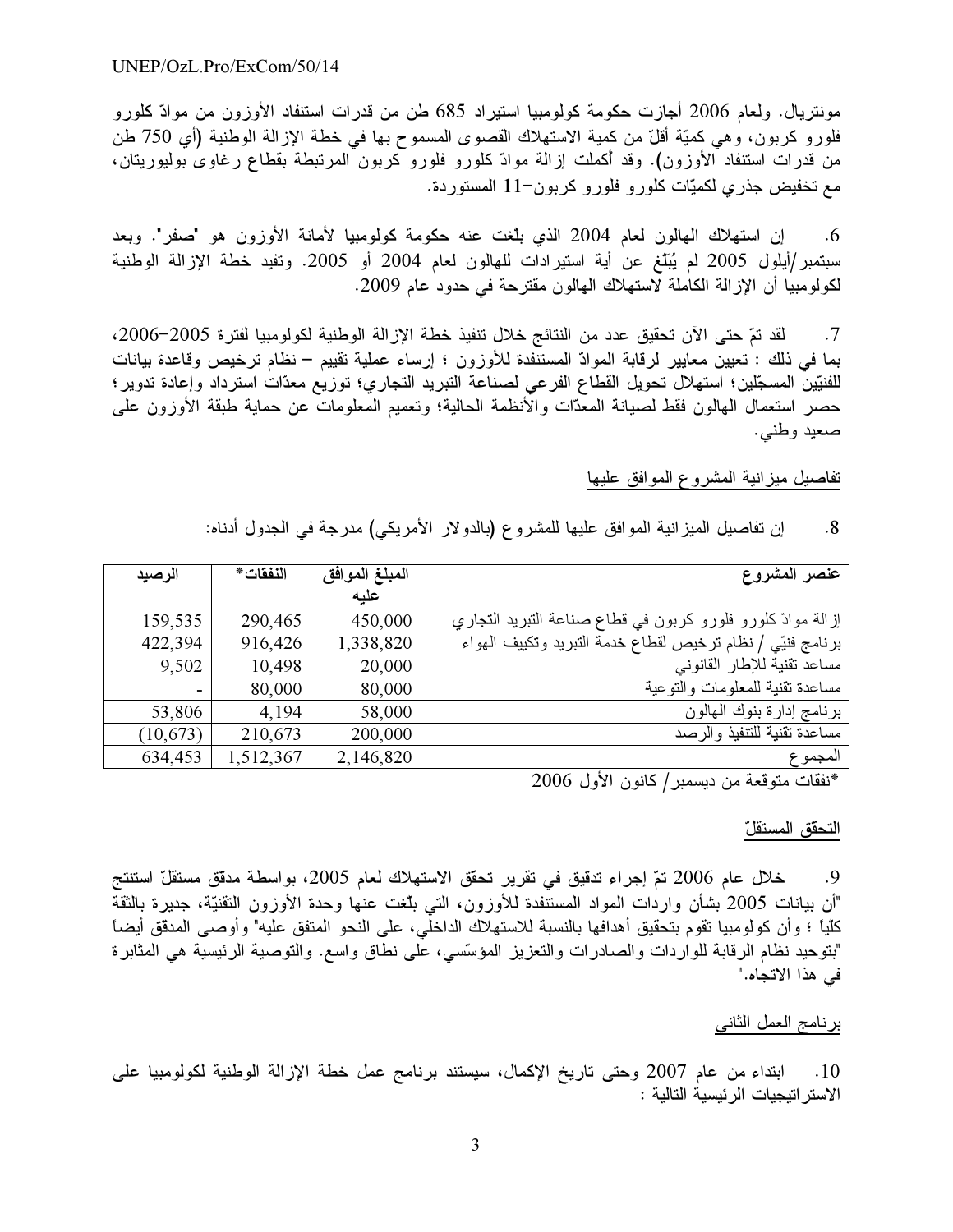- إكمال تحويل القطاع الفرعي لصناعة التبريد التجاري؛ الترخيص لنحو من 800 من فنّيي  $\left($ <sup>[</sup> $\right)$ ] التبريد في مجال الممارسات الجيّدة للخدمة؛ إتمام المرحلتين الثانية والثالثة من توفير أدوات الخدمة الأساسية ومعدات الاسترداد / إعادة التدوير لمورشات عمل الخدمة؛ إعادة هيكلة برنامج الاسترداد وإعادة الندوير ؛
	- تدعيم مشروع المساعدة التقنية للتنفيذ والرصد؛  $(\rightarrow)$
	- توفير الدّعم باستمرار لمستعملي الهالون النهائيين في مجال إدارة مخازين المهالون؛ و (ج)
	- تعزيز التنسيق المؤسَّسي داخل الوز ارات المعنية وغير ها من الإدار ات الحكومية في كولومبيا.  $(\iota)$

تعليقات الأمانة

أخذت الأمانة علماً بالتقرير المرحلي الشامل وذي الصياغة الجيّدة بشأن نتفيذ خطة الإزالة الوطنية  $\overline{\phantom{0}}$ .11 لكولومبيا، وبالوثائق الثبونيّة، بما في ذلك نقرير التحقق الإيجابي بشأن استهلاك الموادّ المستنفدة للأوزون على صعيد وطني في كولومبيا. وأخذت الأمانة علمًا أيضًا بالنتائج التي حققتها حكومة كولومبيا حتى الآن، بمساعدة يوئنديبي، بالنسبة لإزالة استهلاكها موادّ كلورو فلورو كربون والهالون، أي استهلاك لعام 2005 قدره 556.89 طن من قدرات استنفاد الأوزون، والذي هو أقلّ بــ 1,651.31 طن من قدرات استنفاد الأوزون، من خط أساس كلورو فلورو كربون (أي 2.208.2 طن من قدرات استهلاك الأوزون)، و"صفر" استهلاك من المهالون، فيما كان الاستهلاك المسموح به 4.4 طن من قدرات استنفاد الأوزون.

12. لحظت الأمانـة أنـه، من مستوى استـهلاك موادّ كلورو فلورو كربون المبلـغ عنـه لـعام 2005، هنالك حاجـة إلى زيادة تخفيض قدرها 225.6 طن من قدرات استنفاد الأوزون لإنجاز المستوى المسموح به لعام 2007 (أي 331.23 طن من قدرات استنفاد الأوزون) والتمست شرحاً من يوئنديبي عمّا إذا كانت حكومة كولومبيا قادرة أم لا على تحقيق هدف 2007 في الوقت المحدّد. وأشارت يوئنديبي إلى أن حكومة كولومبيا واثقة من أنها ستحقق مستوى استهلاك 2007 من دون صعوبات كبير ة.

بلُّغت يوئنديبي بأن تنفيذ أنشطة إزالة موادّ كلورو فلورو كربون في صناعة التبريد التجاري، قد تأخَّر .  $\overline{13}$ وباعتبار أن معدّل عمر هذه المعدّات هو 15 سنة على الأقلّ، سألت الأمانة يوئنديبي ما هي الموارد الاحتياطية التي ينبغي توفير ها لخدمة هذه الأنظمة بعد عام 2010. وأفادت يوئنديبي أن ما تبقي من استهلاك موادّ كلورو فلورو كربون في قطاع صناعة التبريد التجاري، منخفض. وكميّات كلورو فلورو كربون–12 القليلة الضرورية لخدمة هذه المعدّات ستُغَطَّى أولَّليَّا عبر أنشطة الاسترداد/ إعادة التدوير وفي المستقبل بواسطة البدائل المطابقة السّهلة الإحلال.

لمحظت الأمانة كذلك عدم وجود أي تفكير لأرساء إجراءات مؤاتية لاستيراد غازات تبريد مطابقة وسهلة  $\overline{14}$ الإحلال، غير معتمدة على موادّ كلورو فلورو فلورو كربون، كخيار لتحقيق حدود رقابة 2007 والإزالة الكاملة لمواد كلورو فلورو كربون مع حلول أول يناير/ كانون الثاني 2010. وأفادت يوئنديبي أنّه ، نظراً لكون غازات التبريد غير المعتمدة على موادّ مستنفدة للأوزون غير خاضعة للإطار القانوني لرقابة واردات الموادّ المستنفدة للأوزون، فبإمكان المستوردين أن يستوردها من دون أية قيود. وغازات التبريد غير المعتمدة على موادّ كلورو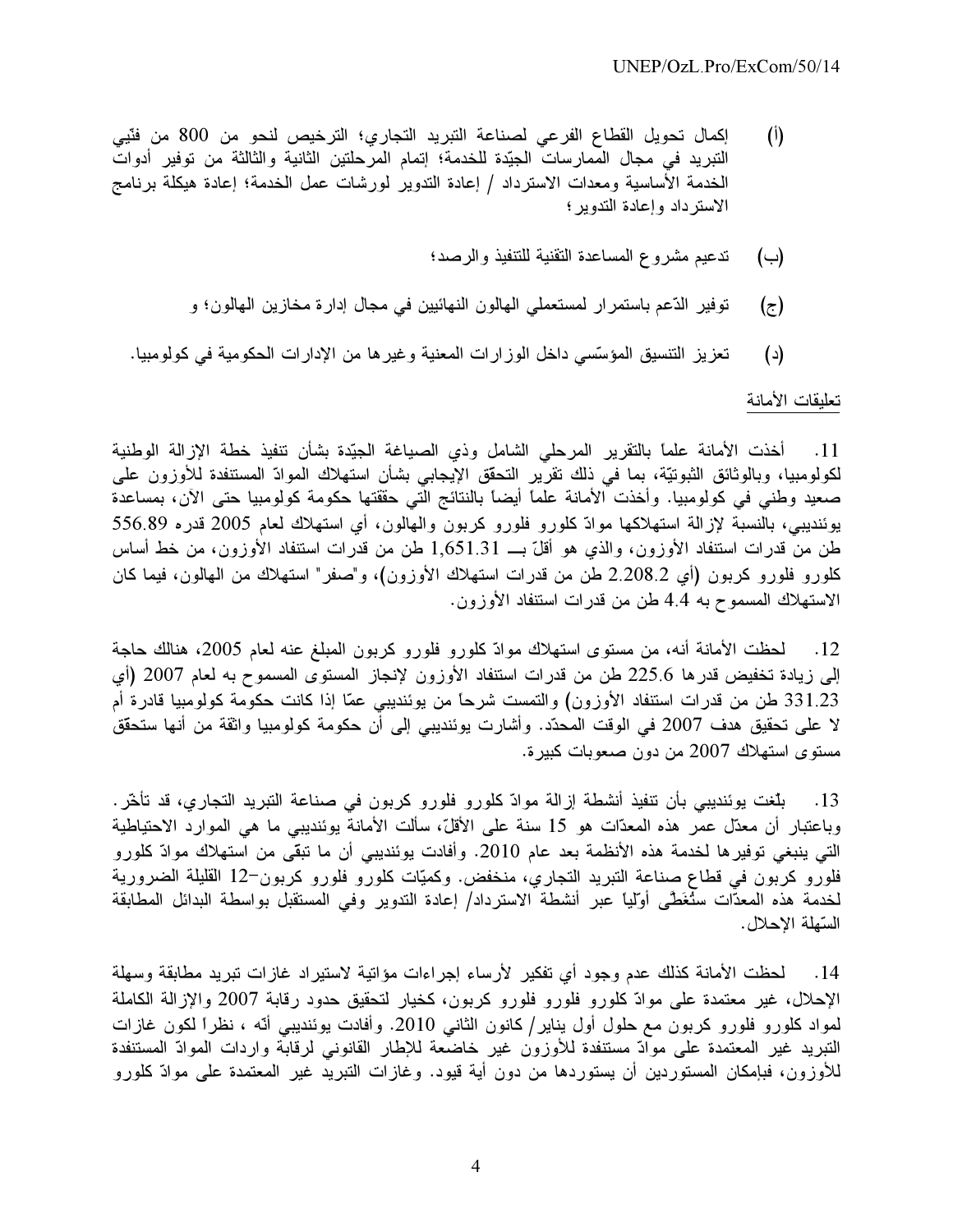فلورو كربون متوافرة حاليًا في الأسواق. والحكومة تراقب عن كثب الوقع والاستدامة والفعالية لاستعمال غازات النبريد المطابقة والسهلة الإحلال، واستنتجت أن السوق تخضع حالياً للتحُّول من دون حواجز إضافيَّة.

#### توصية الأمانة

قد ترغب اللجنة التنفيذية في أن تأخذ علماً بالتقرير المرحلي بشأن تنفيذ خطة الإزالة الوطنية لموادّ  $.15$ كلورو فلورو كربون لكولومبيا، التي تغطي فترة 2005–2006.

الأردن : إزالة كاملة لاستعمال بروميد الميثيل (حكومة ألمانيا)

خلفتيه

16 . نيابة عن حكومة الأردن، قدّمت حكومة ألمانيا إلى الاجتماع التاسع والعشرين للجنة التنفيذية مشروعاً كاملة لاستعمال بروميد الميثيل في تبخير التربة إز الة أجل استثمارياً من (UNEP/OzL.Pro/ExCom/29/19). وقرَّرت اللجنة التنفيذية الموافقة على المشروع بمستوى تمويل إجمالي قدره 3.063.000 دولار أمريكي (باستثناء تكاليف دعم الوكالة)، وفقًا للشروط المنصوص عنها في اتفاقية بين حكومة الأردن واللجنة التنفيذية (المقرّر 34/29)، من أجل إنجاز الإزالة الكاملة لبروميد الميثيل في حدود 1 يناير/ كانون الثاني 2015.

نظرت اللجنة التنفيذية في اجتماعها الثامن والأربعين في نقرير مرحلي بشأن تنفيذ مشروع إزالة بروميد  $\ldots$ 17 الميثيل في الأردن (الفقرات من 85 إلى 91 من الوثيقة (UNEP/OzL.Pro/ExCom/48/18).

التفرير المرحلي

18. منذ الموافقة على مشروع الإزالة ، تمّ إحلال تكنولوجيات بديلة لبروميد الميثيل قابلة للبقاء كبدائل لبروميــد الميثيل المستعمل لتبخير التربة، من خلال 390 عمليّة تدليليّة ميدانية و200 من أنشطة التوسيـــع، وبمشاركة 000 5 مزار ع. علاوة عن ذلك تمّ إنشاء ستة مشاتل لإنتاج أغراس مطعَّمة. وحتى الآن انخفض عدد مستخدمي بروميد الميثيل من 557 على الأقل في وادي الأردن وحده، في بداية المشروع، إلى 95 مستخدماً في كافة أنحاء البلاد. والحوادث التي قد نتسبَّب بالعودة إلى استخدام بروميد الميثيل هي منعدمة عمليًّا.

# مزيد من الأنشطة المتوقع إجراؤها

19 . تتضمَّن الأنشطة الإضافية من أجل إزالة بروميد الميثيل وضمان الاستدامة الطويلة الأجل لهذه الإزالة، أنشطة ندليل إضافيَّة، وأنشطة توسيع، وأنشطة إضافية لبناء القدرات وللتوعية، وكذلك التشريعات المحسَّنة، وتثبيت الأهداف الجديدة للتخفيض، والتطبيق الجاري للمرسوم الرسمي الصادر عن وزارة الزراعة. وسيتمّ تنفيذ هذه الأنشطة من أجل تحقيق الأهداف لكميّة واردات من بروميد الميثيل لا نتعدّى 39 و 27 طن من قدرات استنفاد الأوزون عام 2007 و2008 على النوالي. تعليقات الأمانة

إن حساب استهلاك خط أساس بروميد الميثيل للأردن يشير إلى 180 طن من قدرات استنفاد الأوزون.  $.20$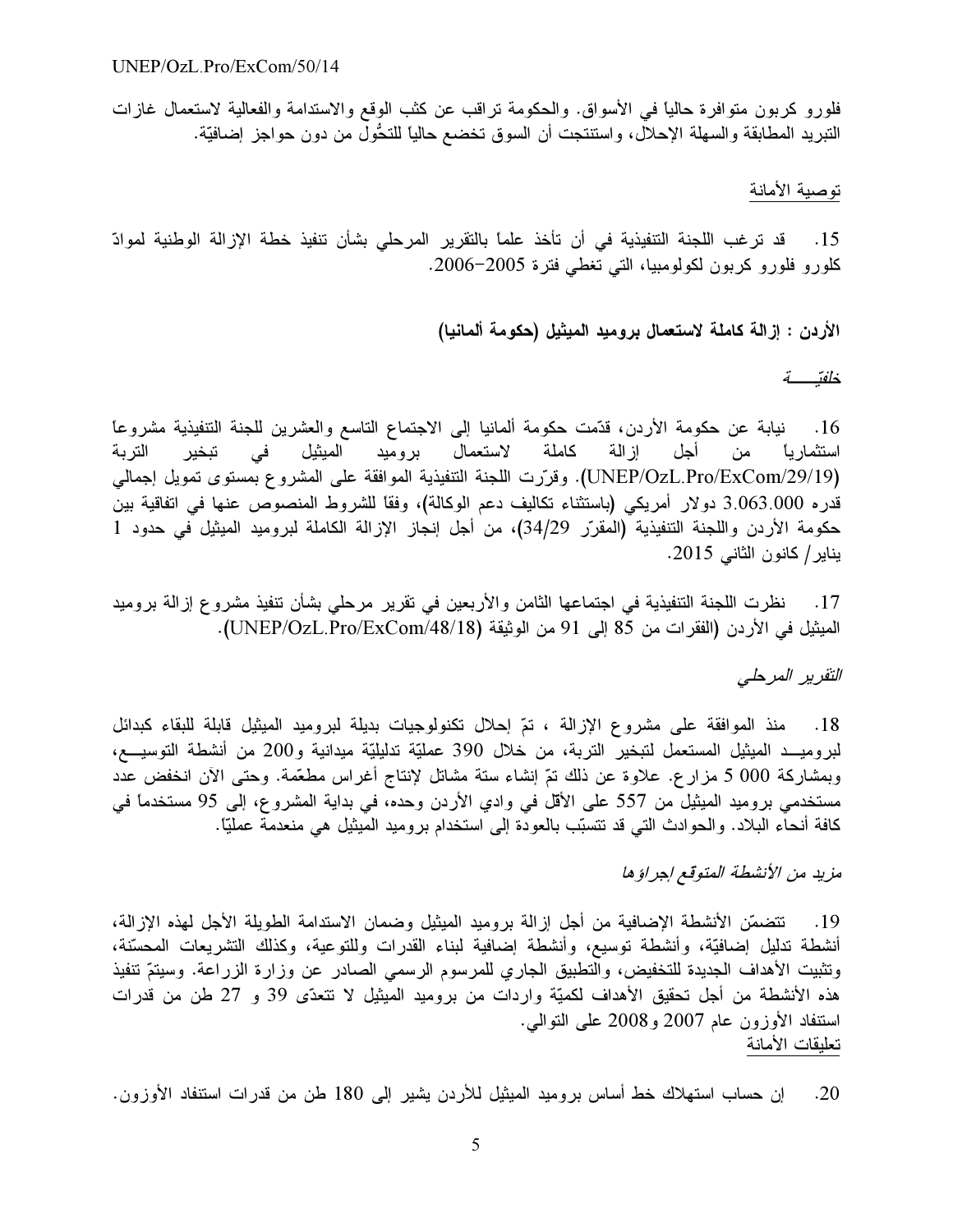#### UNEP/OzL.Pro/ExCom/50/14

والبيانات التي بلّغت عنها حكومة الأردن بموجب المادة 7 من بروتوكول مونتريال، والمستويات القصوى المسموح بها لاستهلاك بروميد الميثيل في ذاك البلد، مدرجة في الجدول أدناه :

| استهلاك بروميد الميثيل           | 2000  | 2001            | 2002 | 2003 | 2004  | 2005 | 2006 |
|----------------------------------|-------|-----------------|------|------|-------|------|------|
| (أطنان من قدرات استنفاد الأوزون) |       |                 |      |      |       |      |      |
| ببانات المادّة 7                 |       | $105.6$   105.3 | 90.6 | 80.1 | 80.1  | 60.0 |      |
| الاتفاقية (المستوى المسموح به)   | 180.0 |                 |      |      | 108.0 |      | 54.0 |
| الاستيراد المرخّص                | 104.7 | 105.7           | 91.4 | 79.9 | 78.6  | 60.0 | 51.0 |

لحظت الأمانة أنه قد تمّ تخطّي الأهداف السنوية لإزالة بروميد الميثيل، التي تعهّدت بها حكومة الأردن.  $.21$ واستجابة لطلب من الأمانة أفادت حكومة ألمانيا أن الاستهلاك المقدّر لعام 2006 سيكون دون كمية 54 طن من قدرات استنفاد الأوزون التبي اتفقت حكومة الأردن عليها مع اللجنة التنفيذية.

# تحرير شرائح التمويل

22. تطالب حكومة ألمانيا بتحرير الشريحة الثالثة للمشروع (0٫9 مليون دولار أمريكي)، مع الأخذ بالحسبان بأن كوتا الاستيردا لبروميد الميثيل المحدّدة هي 51 طن من قدرات استنفاد الأوزون. إلاّ أن الأمانة أخذت علماً بأنه بموجب الاتفاقية مع اللجنة التنفيذية (المرفق الخامس من وثيقة UNEP/OzL.Pro/ExCom/29/65) يمكن تحرير شريحة تمويل فقط عندما يكون هنالك دليل على أن أهداف إزالة بروميد الميثيل ذات الصلة قد تحقَّقت (أي 54 طن من قدرات استنفاد الأوزون لعام 2006). وعلى الرغم من كون نظام إصدار التراخيص قيد العمل، فلن تعرف كميّة بروميد المميثيل المستوردة إلى البلد، قبل أخر ديسمبر/ كانون الأول 2006. إضافة إلى ذلك فإنّ رصيداً قدره 300.000 دولار أمريكي ما زال متوافراً من مجموع تمويل الـــ 2 مليون دولار أمريكي المحرّر حتى الآن.

# توصية الأمانة

- قد تر غب اللجنة التنفيذية : .23
- بأن تأخذ علماً بالتقرير المرحلي بشأن تنفيذ الإزالة الكاملة لاستعمال بروميد الميثيل في الأردن؛  $\binom{1}{1}$
- بأن تطلب من حكومة ألمانيا حجب تحرير مبلغ 900.000 دولار أمريكي للشريحة الثالثة من  $(\rightarrow)$ المشروع، في انتظار موافقة من الأمانة على استنتاجات تقرير سوف تقدّمه حكومة ألمانيا يؤكّد أن هدف 2006، وهو 54 طن من قدرات استنفاد الأوزون قد تحقق؛
- في حال عدم تحقيَّق هدف إزالة بروميد الميثيل لعام 2006، بأن نطلب كذلك من حكومة ألمانيا  $(\bar{z})$ تقديم تقرير إيضاحي إلى الاجتماع الحادي والخمسين للجنة التنفيذية.

المكسيك : خطة قطاعية لإزالة قطاع إنتاج كلورو فلورو كربون–11 وكلورو فلورو كربون–12 (التحقُّق من استدامة توقف إنتاج موادّ كلورو فلورو كربون) (يونيدو).

قدّمت حكومة المكسيك، من خلال يونيدو، النقرير بشأن الندقيق النقني والمالمي لتوقف إنتاج موادّ كلورو  $.24$ فلورو كربون في مصنع Quimobásicos Plant في المكسيك.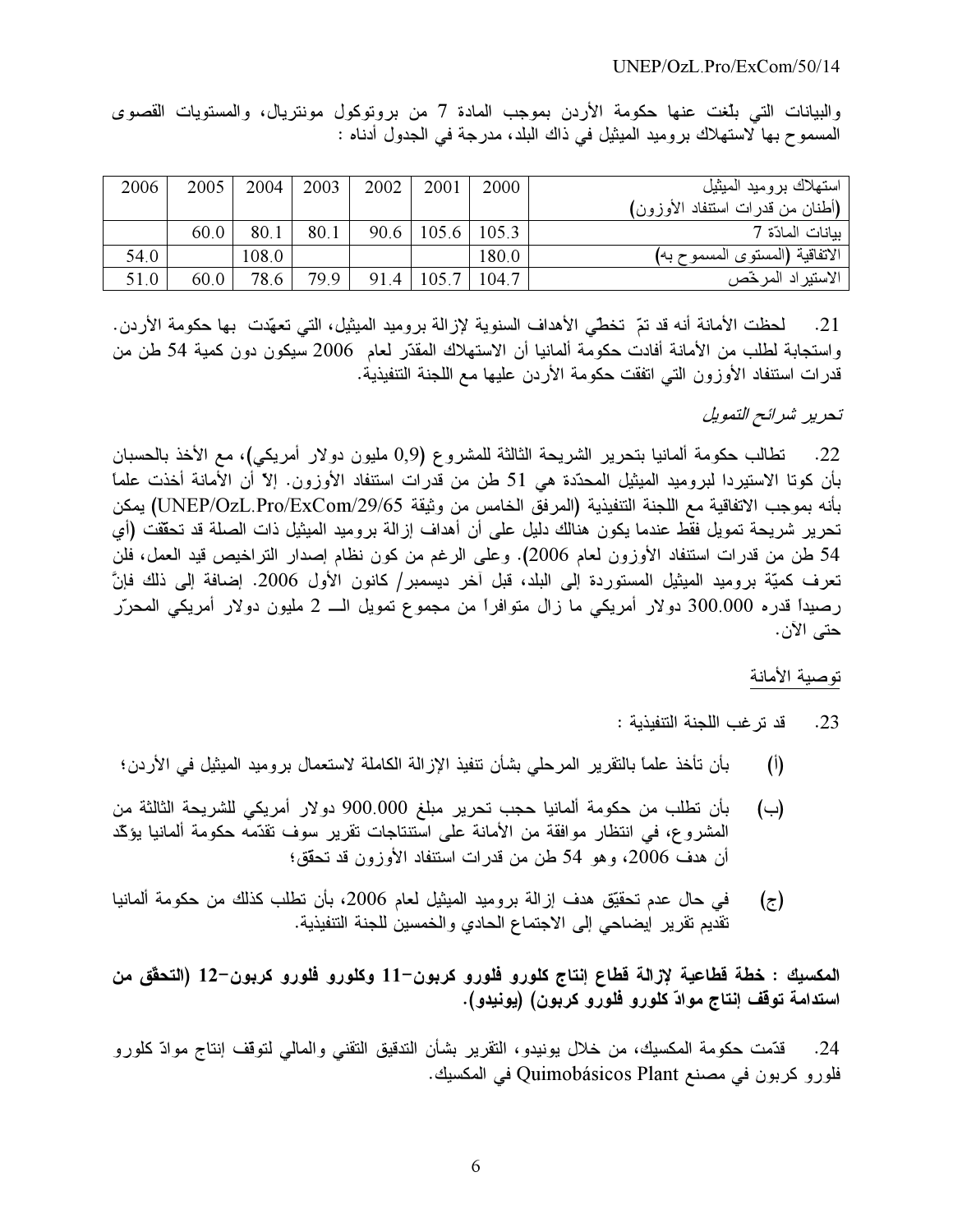خلفتي تم

ء<br>أو<br>. 25. وافقت اللجنة التنفيذية، من حيث المبدأ في اجتماعها الأربعين عام 2003، على مجموع 31.85 مليون<br>دولار أمريكي من أجل تنفيذ الاتفاقية لقطاع الإنتاج المكسيكي لموادّ كلورو فلورو كربون ، التي ألزمت حكومة<br>المكسيك بموجبها بشر حسيب **.**<br>حب دولار امريكي من اجل تنفيذ الاتفاقية لقطاع الإنتاج المكسيكي لموادّ كلورو فلورو كربون ، التي الزمت .<br>المكسيك بموجبها بشرط مزدوج لمستوى أقصى لمجموع إنتاج موادّ كلورو فلورو كربون قدره 2.000<br>منز السنوات الثلاث. ومع التنفيذ الن المكسيك بموجبها بشرط مزدوج لمستوى أقصى لمجموع إنتاج موادّ كلورو فلورو كربون قدره 22.000 طن<br>متري لفترة 2003–2005 وفي الوقت نفسه عدم تجاوز حدّ الإنتاج الأقصى المسموح به المبيّن في الاتفاقية لكلّ<br>من السنوات الثلاث. ومع التنف حدّ الإنتاج الاقصى المسموح به المبيّن في الاتفاقية لكلِّ<br>سنوية من 2003 إلى 2005، أنهت حكومة المكسيك،<br>طس/ آب 2005 في مصنع Quimobásicos وحقّقت<br>يونيدو تقرير التحقّق لانتاج موادّ كلورو فلورو كربون<br>يونيدو تقرير التحقّق لانتاج متري لفترة 2003–2005 وفي الوقت نفسه عدم تجاوز حدّ الإنتاج الأقصـى المسموح به المبيّن في الاتفاقية لكلّ<br>من السنوات الثلاث. ومع التنفيذ الناجح لبرامج العمل السنوية من 2003 إلى 2005، أنهت حكومة المكسيك،<br>بمساعدة يونيدو، إنتاح  $\frac{1}{2}$  ,  $\frac{1}{2}$  ,  $\frac{1}{2}$  ,  $\frac{1}{2}$  ,  $\frac{1}{2}$  ,  $\frac{1}{2}$  ,  $\frac{1}{2}$  ,  $\frac{1}{2}$  ,  $\frac{1}{2}$  ,  $\frac{1}{2}$  ,  $\frac{1}{2}$  ,  $\frac{1}{2}$  ,  $\frac{1}{2}$  ,  $\frac{1}{2}$  ,  $\frac{1}{2}$  ,  $\frac{1}{2}$  ,  $\frac{1}{2}$  ,  $\frac{1}{2}$  ,  $\frac{$ من السنوات الثلاث. ومع التنفيذ الناجح لبرامج العمل السنوية من 2003 إلى 2005، أنهت .<br>بمساعدة يونيدو، إنتاج موادّ كلورو فلور كربون في أوغسطس/ آب 2005 في مصنع básicos<br>كافة شروط الاتفاقية قبل موعد إكمال المخطط. وقدّمت يونيدو بمساعدة يونيدو، إنتاح موادّ كلورو فلور كربون في أوغسطس/ آب 2005 في مصنع Quimobásicos وحقّقت<br>كافة شروط الاتفاقية قبل موعد إكمال المخطط. وقدّمت يونيدو تقرير التحقّق لانتاج موادّ كلورو فلورو كربون<br>لعام 2005 إلى الاجتماع السا كافة شروط الاتفاقية قبل موعد إكمال المخطط. وقدّمت يونيدو نقرير التحقّق لانتاج موادّ كلورو فلورو كربون<br>لعام 2005 إلى الاجتماع السابع والأربعين للجنة التنفيذية عام 2005 وتلقّت الشريحة النهائية بمبلغ 11,85 مليون<br>دولار أمريكي لعام 2005 إلى الاجتماع السابع والأربعين للجنة التتفيذية عام 2005 وتلقت الشريحة النهائية بمبلغ 11,85 مليون<br>دولار أمريكي زائد كلفة الدعم المنوطة بها.<br>26. طلبت اللجنة التنفيذية من حكومة المكسيك ويونيدو متابعة رصد إقفال إ

 $\overline{1}$ دو لار امريكي ز ائد كلفة الدعم المنوطة بها.<br>26. طلبت اللجنة التنفيذية من حكومة المك<br>مصنع Quimobásicos بين 2006–009<br>السنقيانة ملم: م<br>ما<br>ما 26. طلبت اللجنة التنفيذية من<br>مصنع Quimobásicos بين 6<br>المستقبليّة على:<br>أ) مصدر فيا بيات مصنع Quimobásicos بين 2006–2009 للتأكد من استدامة الإقفال. وينبغّي أن تركّز عمليات المراقبة<br>المستقبليّة على:<br>(أ) عدم دخول أي كمية من موادّ رابع كلوريد الكربون إلى المصنع بعد تاريخ إقفال إنتاج موادّ

- عدم دخول أي كمية من موادّ رابع كلوريد الكربون إلى المصنع بعد تاريخ إقفال إنتاج موادّ  $\frac{1}{2}$   $\frac{1}{2}$   $\frac{1}{2}$   $\frac{1}{2}$   $\frac{1}{2}$   $\frac{1}{2}$   $\frac{1}{2}$   $\frac{1}{2}$   $\frac{1}{2}$   $\frac{1}{2}$   $\frac{1}{2}$   $\frac{1}{2}$   $\frac{1}{2}$   $\frac{1}{2}$   $\frac{1}{2}$   $\frac{1}{2}$   $\frac{1}{2}$   $\frac{1}{2}$   $\frac{1}{2}$   $\frac{1}{2}$   $\frac{1}{2}$   $\frac{1}{2}$
- ۱٫<br>كلورو فلورو كربون؛<br>(ب) التحقق من المخزون ، وشراء واستخدام حمض الهيدروفلوريك لميدرو كلورو فلورو<br>(ب) التحقق من المخزون ، وشراء واستخدام حمض الميدروفلوريك لميدرو كلورو فلورو ررر<br>النحقق من المخزوز<br>كربون–22؛ (· )<br>(ج) ت**ہ**<br>(ج) كربون–22؛<br>تحقق إنتاج ك<br>تمقّق منذ
	- 0/ C# " 30 2B&
- تحقّق مخزون جرد كلورو فلورو كربون–11 وكلورو فلورو كربون–12 وتخفيضات الجرد<br>علي مرّ السنين؛ (c)<br>()<br>-<br>-حقق مخزون جرد كلورو فلورو كربون–11 وكلورو فلورو كربون–12 وتخفيضات الجرد<br>على مرّ السنين؛<br>ديمن حكايير استهلاك الكلوروفورم وحمض الهيدروفلوريك لإنتاج هيدرو كلورو فلورو ( )
- ی ر<br>تحقق معاییر ا<br>کربون–22؛ (\_=) كربون–22؟<br>التغيير ات التي<br>أ<sup>ت</sup>ة
- تعيير الله التي البريت في المتنفع ، وإستخدم المعالم والتحديد و .<br>(ز
	- 9P < < \*D4 " >! \* 1S  E ()

;<br>نـ بناء على ذلك، أجرت يونيدو تدقيقًا نقنيًّا وماليًّا لمصنع Quimobásicos للتأكد من عدم وجود إنتاج نـ<br>إ ر 27. بناء على ذلك، أجرت يونيدو تدقيقاً تقنيّاً وماليّاً لمصنع Quimobásicos للتأكد من عدم وجود إنتاج<br>لموادّ كلورو فلورو كربون بين سبتمبر/أيلول 2005 ومايو/أيار 2006، ومن أن المصنع قد أعيدت تهيئته نهائياً<br>الوثيقة.<br>الوثيقة. لموادّ كلورو فلورو كربون بين سبتمبر/أيلول 2005 ومايو/أيار 2006، ومن أن المصنع قد أعيدتُ تهيا<br>من أجل إنتاج هيدرو كلورو فلورو كربون–22. والنتائج الرئيسية للتدقيق مدرجة في المرفق الأول<br>الوثيقة.<br>الوثيقة. من أجل إنتاج هيدرو كلورو فلورو كربون–22. والنتائج الرئيسية للتدقيق مدرجة في المرفق الأول من هذه<br>الوثيقة.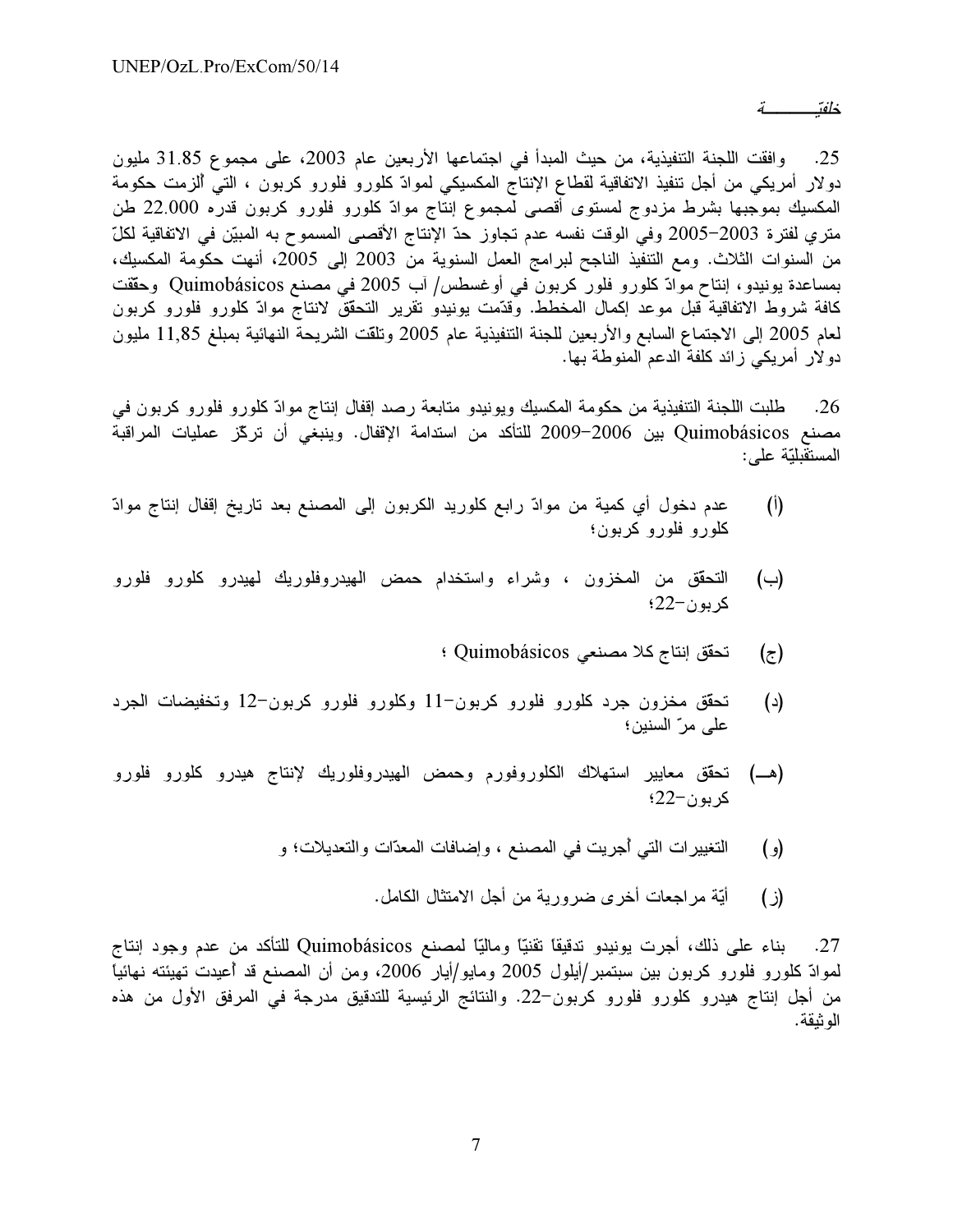تعليقات الأمانة

إن التدقيق في توقف إنتاج موادّ كلورو فلورو كربون قد أجرى وفقاً للمقرّر 29/47 للجنة التنفيذية، ونُقذ .28 بالامتثال مع الخطوط التوجيهيّة للتحقّق من إزالة إنتاج الموادّ المستنفدة للأوزون التـى وافقت عليها اللجنة التنفيذية. وأثبتت النتائج أنه لم يكن هنالك أي إنتاج لموادّ كلورو فلورو كربون لمصنَعي Quimobásicos بعد إقفال إنتاج كلورو فلورو كربون في أوغسطس/ آب 2005، وأن المصنعين قد خضعا للتغييرات الضرورية، وأنهما الآن ينتجان فقط هيدرو كلورو فلورو كربون–22. إلاّ أن المدققين أوصوا بضرورة إجراء تدقيق سنوي حتى عام 2010، بحيث أنه يمكن استئناف إنتاج كلورو فلورو كربون من دون إجراء تغييرات رئيسية على المصنعين.

أكَّدت النتائج مجدِّداً الخطوات العملية التي اتخذتها حكومة المكسيك لضمان استمرار إقفال إنتاج كلورو .29 فلورو كربون، بما في ذلك الغاء رخصة الاستيراد الخاصّة بالشركة لشراء موادّ رابع كلوريد الكربون، وهي من الموادّ الأولية الرئيسية لإنتاج كلورو فلورو كربون.

يتضمّن تقرير التدقيق عدداً من الملحقات التي تقدّم الدليل على مختلف أوجه إقفال إنتاج كلورو فلورو .30 كربون وعلى الأنظمة المطابقة لها التي أنشئت ً من أجل التحول إلى إنتاج موادّ هيدرو كلورو فلورو كربون. وهو يتضمَّن أيضاً توزيعاً مفصلاً للبيانات، بما في ذلك التوزيع الشهري لإنتاج كلورو فلورو كربون وهيدرو كلورو فلورو كربون واستهلاك الموادّ الأولية. والأمانة لن توزّع تقرير التدقيق أو ملحقاته، باستثناء الرسالة من الحكومة التي تبطل رخصة Quimobásicos لاستيراد موادّ كلورو فلورو كربون. إنما يمكن توفير التقرير والملحقات الأخرى لأعضاء اللجنة التنفيذية عند الطلب.

توصية الأمانة

- 31. توصى الأمانة بأن تعمد اللجنة التنفيذية :
- على امتداح حكومة المكسيك ويونيدو على المجهود الجيّد من أجل الامتثال بالمقرّر 29/47،  $(\mathfrak{h})$ وتنفيذ مطلب التدقيق لتأكيد استدامة توقف إنتاج كلورو فلورو كربون في Quimobásicos بالمكسيك؛ و
- على مطالبة حكومة المكسيك ويونيدو بمواصلة رصد إقفال إنتاج كلورو فلورو كلورو في (ب) Quimobásicos بين 2007–2009 كما هومطلوب بموجب المقرّر 29/47.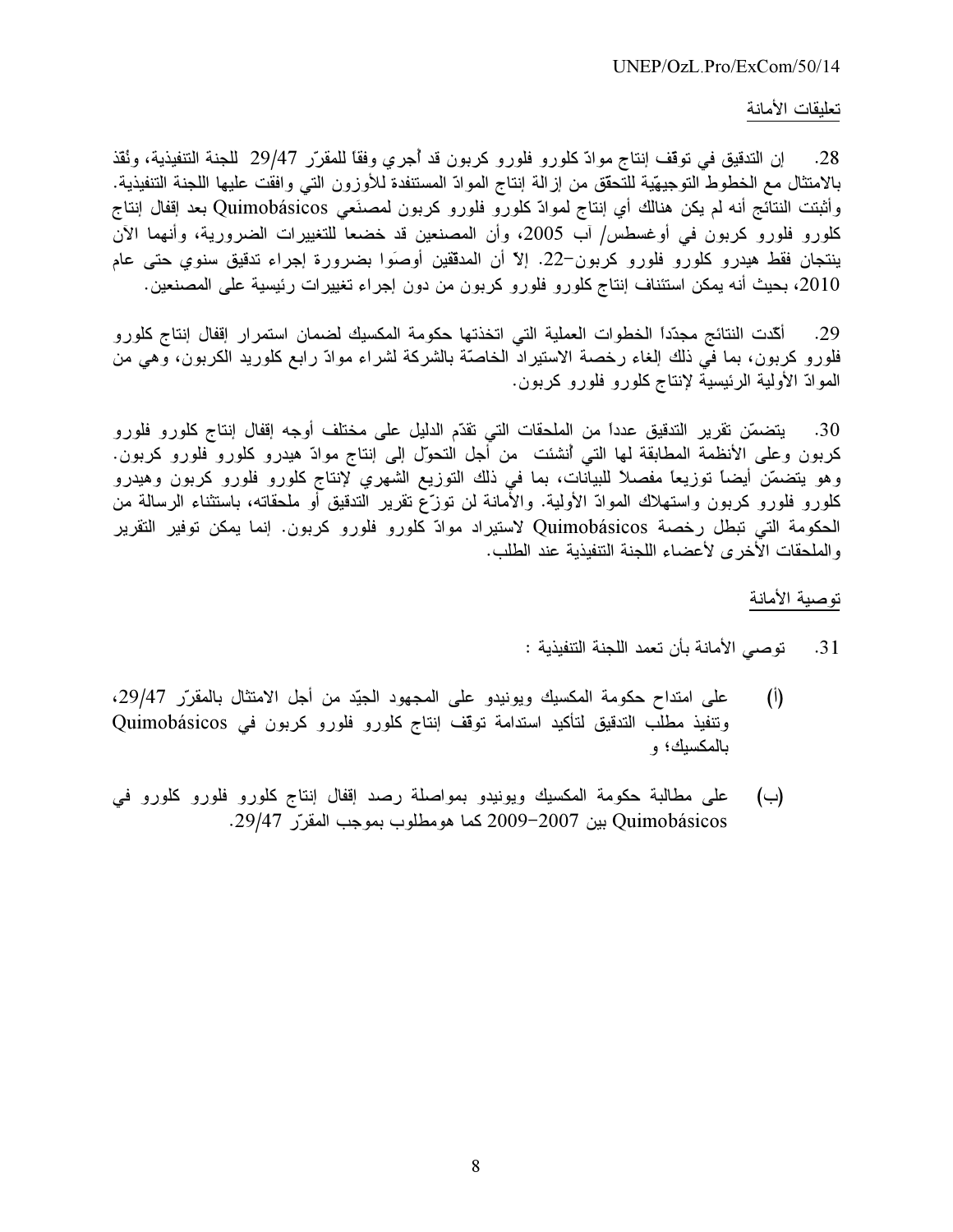### المرفق I

# موجز نتائج التحقِّق من التوقف المستدام لإنتاج موادّ كلورو فلورو كربون في المكسيك

لقد أجرت التحقق في مايو/ أيار 2006 مؤسّسة Ess Jay Consultants ، وهي مؤسّسة الاستشارات  $\cdot$ 1 عينها التي أجرت التحقّفات بين 2003 و2005. وفي حين أن الفريق المؤلف من مستشار تقني ومحاسب، أجرى التدقيق معتمداً الإجراءات نفسها كما فعل عندما أجرى التحقُّفات في السنوات السابقة، فقد بحث أيضاً عن علامات ومؤشرات يمكن أن تقنعه بالتوقف النهائي لإنتاج مواد كلورو فلورو كربون.

في الدرجة الأولى، وكالمعتاد، فحص فريق النحقق السجلات التشغيلية والقانونية للعام 2005 وحتى  $\cdot$ .2 ديسمبر /كانون الأول 2005 :

- $(i)$ سجلات شراء وإصدار الموادّ الأولية؛
- وقائع الانتاج اليومي وسجلات الإنتاج؛  $(\rightarrow)$ 
	- سجلاّت بار امتر ات العمليّات؛  $(z)$ 
		- سجلاّت مر اقبة النو عيّة؛  $(\lceil \cdot \rceil)$
- تحويل المخازين وسجلّ خزن الموجودات في مواقع استراتيجيّة (خزن على أساس تعاقدي خار ج (ه) المصنع)، تخزينات بالأمانة — تخزينات في كاقة مرّ افق البيع (مونتيري ومدينة مكسيكو)؛
- سجلّ الخزن بموجب القيمة حسب دفاتر الحسابات للعام 2005 للتدقيق في حجم مخزون البدء  $\Theta$ والإقفال، وأيضاً الميزانية العموميّة المدققة للعام 2005 على سبيل إعادة الفحص والتدقيق؛
	- فو اتير المبيعات؛ (ز)
- بيانات VAT الشهرية المودعة لدى سلطة الدّخل من أجل المطالبة بـــ IVA الذي يورد  $(\tau)$ الْمَشْتَرِيَاتَ الشَّهْرِيَّةُ لْلْمُوادِّ الْأُولَيَّةِ وَمُبْيَعَاتِ السَّلْعِ الْجَاهْزِةِ؛ وَ
	- سجلات تعديل المصنع النقنيّة والمالية. (스)

إلاّ أن فريق التحقّق عاين بدقة تحول ثاني مصنعَي Quimobásicos ، لأن هذا المصنع الثاني كان .3 مكرَّسًا لإنتاج موادَّ كلورو فلورو كربون حتى أوغسطس/ آب 2005 عندما تَمَّت إزالة الإنتاج. وبلَّغت إدارة Quimobásicos أنها حوّلت المصنع من أجل إنتاج هيدرو كلورو فلورو كربون–22. وراقب الفريق التغييرات التي أجريت في المصنع 2 لتحويل المصنع من طريقة كلورو فلورو كربون−11 / كلورو فلورو كربون−12 إلى طريقة هيدرو كلورو فلورو كربون−22. وقد وجد ما يلي: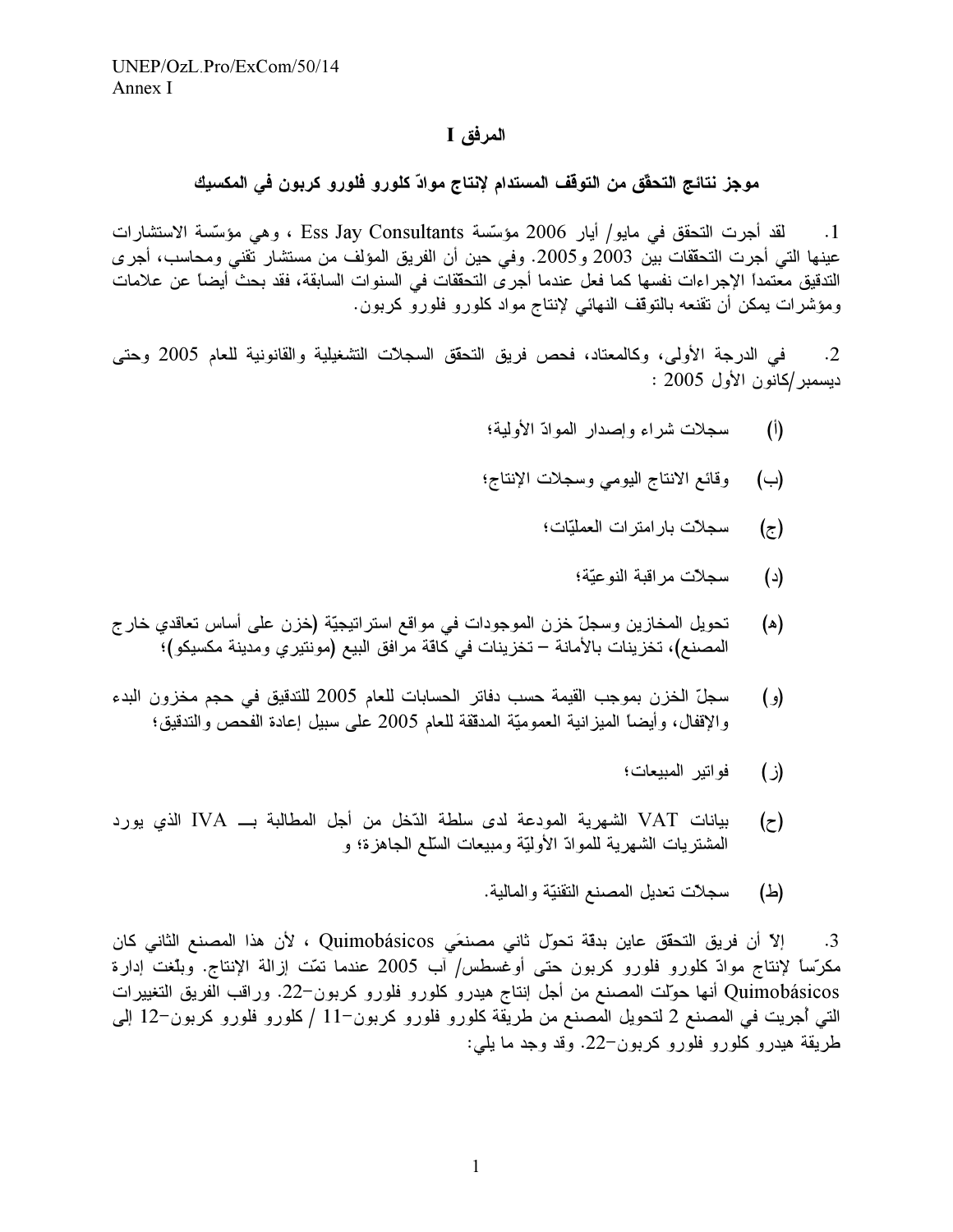$UNEP/OzL$  Pro/ExCom/50/14 Annex I

- لقد نمّ تحويل صهريج الخزن الرئيسي لرابع كلوريد الكربون ليصلح لخزن الكلوروفورم. وقد  $(\mathfrak{h})$ تمّ الربط بين صهاريج المصنع 1 والمصنع 2؛
- أسند حقَّاز جديد لإنتاج هيدرو كلُّورو فلورو كربون−22 . وثَثَبَت الفريق من شراء الحقَّاز الجديد  $(\rightarrow)$ والتخلُّص من الحقَّاز الملغي الخاص بكلورو فلورو كربون −11/ كلورو فلورو كربون−12، وإرساله إلى مدفن القمامة؛
- لقد تمّ ضبط نظام مراقبة التوزيع ليصلح لعمليات هيدرو كلورو فلورو كربون–22. وقد تمّ  $(z)$ تعديل صمَّامات المراقبة، ومعطيات التشغيل في المصنع، وتجهيزات الترابط لتصلح لمصنع هيدرو كلورو فلورو كربون–22 ؛
- تمّ رفع المضاغط الخاصة بكلورو فلورو كربون–11/كلورو فلورو كربون–12 من الموقع وتمّ  $(\lceil \cdot \rceil)$ وصل مضغط جديد لمهيدرو كلورو فلورو كربون–22 بالمصنع. وقد جرى نبذ واحد من المضاغط الثلاثة لأنه قديم جّداً واحتُفظ بالاثنين الآخرين كبديلين لمحطة التعبئة؛
- (هـ) في الأسلوب الجديد استُعمل العمودان T6 و T7 لفصل هيدرو كلورو فلورو كربون-21، وهيدرو کلورو فلورو کربون–22 وهیدرو کلورو فلورو کربون–23؛
- تمّ فصل الصهريج النهاري عن النظام، وسوف يُخرج من موقع المصنع في غضون خمسة  $\left( \begin{smallmatrix} 0 \\ 0 \end{smallmatrix} \right)$ عشر يومأ؛
- تحقَّق الفريق من أن المصنع 2، بعد إجراء التحوَّل المشار إليه أعلاه، بدأ بإنتاج هيدرو كلورو (ز) فلورو كربون–22 من 18 سبتمبر/ أيلول 2005 . وفي الفترة بين سبتمبر/ أيلول وديسمبر/ كانون الأول 2005 أنتج المصنع المعدَّل 1.763 طن متري من مادَّة هيدرو كلورو فلورو کر بو ن-22**؛** و
- تحقَّق المدقَّقون أيضاً من النفقات التي تكبَّدتها الإدارة لإجراء هذه التغييرات، وفي رأيهم أن  $(\dot{\zeta})$ النفقات متناسبة مع التغيير ات المادّية.

تمّ التدقيق في مخزون حمض الهيدرو كلورويك، وهو مادّة أوليّة مألوفة لكلّ من إنتاج كلورو فلورو  $\cdot$ .4 كربون وهيدرو كلورو فلورو كربون قد استند التدقيق على فوارق الجرد في مستوى الصهريج . وقد تمّ احتساب الفارق النسبي بين أرقام دفق المضخَّة ومستوى الجرد في كلِّ من المصنعين.

أظهر التحقُّق في مخزون رابع كلوريد الكربون أنَّه لم يكن هنالك أي تغيير في مخزون رابع كلوريد  $\cdot$ .5 الكربون عمّا كان عليه في التدقيق السابق، أي 48.4 طن متري. وأكّدت إدارة Quimobásicos أن خطتها للتخلُّص من مخزونها من رابع كلوريد الكربون تنتظر الإجازات الضرورية. ولم يحصل المصنع من حكومة المكسيك على نرخيص لاستيراد رابع كلوريد الكربون (SEMARNAT, Mexico) بعد 6 سبتمبر/ أيلول 2005. وقد أوردنا طيّه نسخة من الرسالة من حكومة المكسيك بشكل ملحق.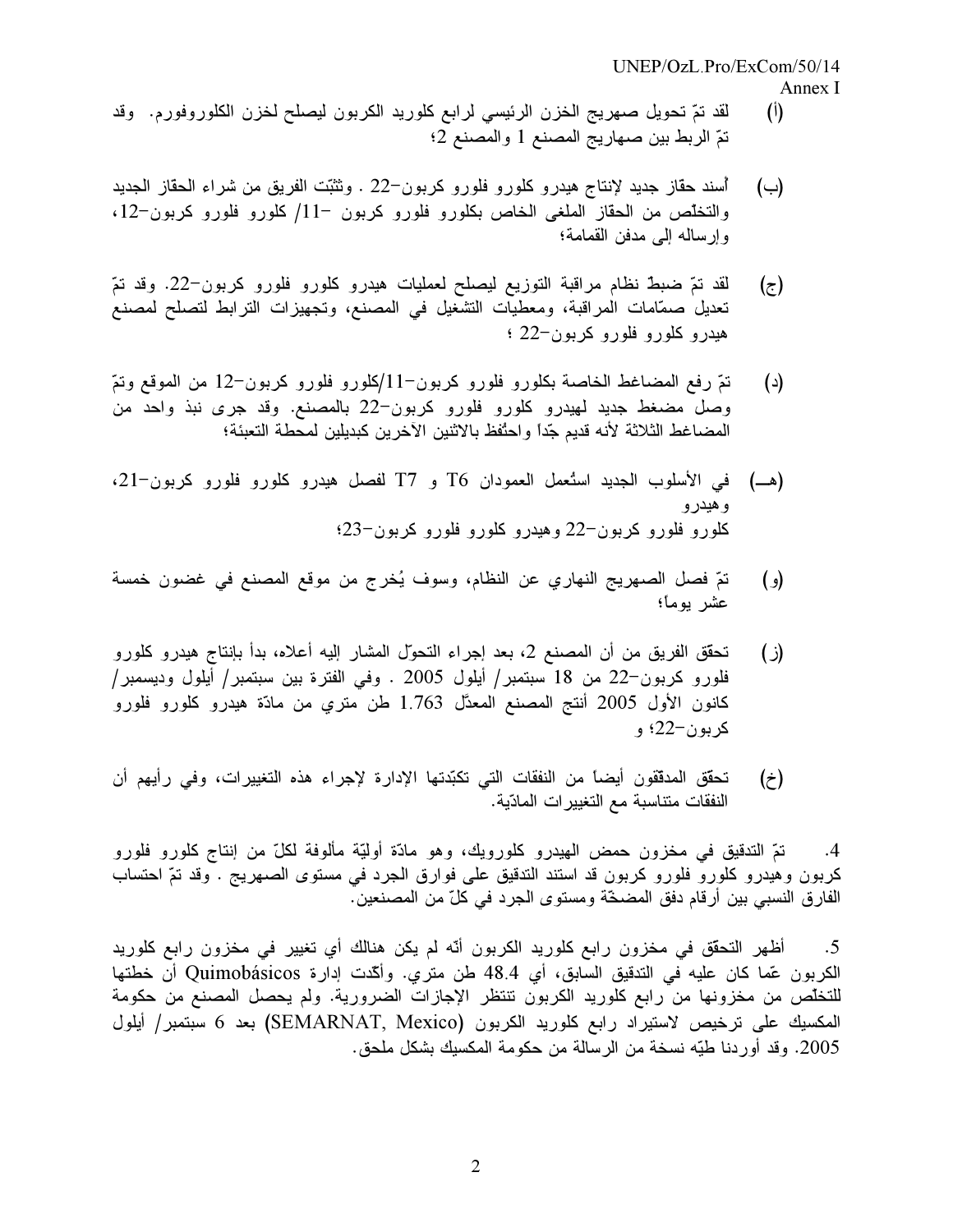$UNEP/OzL.Pro/ExCom/50/14$ Annex I لقد أثبت التحقق الميداني لفترة سبتمبر/ أيلول 2005 وما بعد بالنسبة لموادّ كلورو فلورو كربون وهيدرو  $.6$ كلورو فلورو كربون–22 في مصنع Quimobásicos بيانات الإنتاج والجرد والمبيعات التي قدّمها المصنع استجابة للاستثمارة التي أعدّها المدققون.

استنتج فريق التدقيق أن مصنعَي Quimobásicos ينتجان الآن هيدرو كلورو فلورو كربون-22 فقط.  $.7$ 

لقد كان إنتاج Quimobásicos صفر طن متري من مادّة كلورو فلورو كربون–11 وكلورو فلورو  $.8$ كربون-12 في فترة التدقيق الحالية.

لقد كان مخزون الإقفال لكلورو فلورو كربون–11 وكلورو فلورو كربون–12 الذي تمّ التحقق منه في .9 ديمسبر/ كانون الأول 2005، 3.001 طن مترى. ونظراً للمبياعت في الفترة بين يناير/ كانون الثاني وأبريل / نيسان 2006، بلغ جرد الإقفال في نهاية أبريل/ نيسان 2006 ، 2.671 طن متر ي.

| 30 أبريل/ نيسان 2006 | 31 ديسمبر/كانون الأول 2005 |                                               |
|----------------------|----------------------------|-----------------------------------------------|
| 48.4 طن متري         | 48.4 طن متر ي              | مخزون إقفال مادّة رابع كلوريد الكربون الأولية |
| 187 طن متر ي         | 248 طن مترى                | جرد الإقفال لمادة كلورو فلورو كربون−11        |
| 2,484 طن متر ي       | 2,753 طن متر ي             | جرد الإقفال لمادّة كلورو فلورو كربون−12       |

10 . لقد أبلغ عن عدم وجود أي حادث أو مصادفة أسفرت عن خسارة جذرية في المنتج الذي تمّت صناعته. وقد تحقَّق فريق التدقيق من ذلك عن طريق فحص السَّجلات ذات الصلة .

أكَّد التدقيق أن المؤسسة هي التي أجرت التغييرات الرئيسية لتحويل المصنع 2 من طريقة كلورو فلورو  $.11$ كربون-11 / كلورو فلورو كربون-12 إلى هيدرو كلورو فلورو كربون-22. ووجد فريق التدقيق التعديل مُرضياً ، وتحقَّق من أنشطة التعديل الجارية حتى تاريخ التدقيق.

إلاَّ أن فريق التدقيق اقترح تدقيقًا سنويًا حتى العام 2010، نظراً لكون تغييرات المعدّات والعملية هذه  $\overline{12}$ ثانوية في طبيعتها وأنه يمكن استئناف إنتاج كلورو فلورو كربون دونما حاجة إلى تعيدل أو مشتريات جذرية.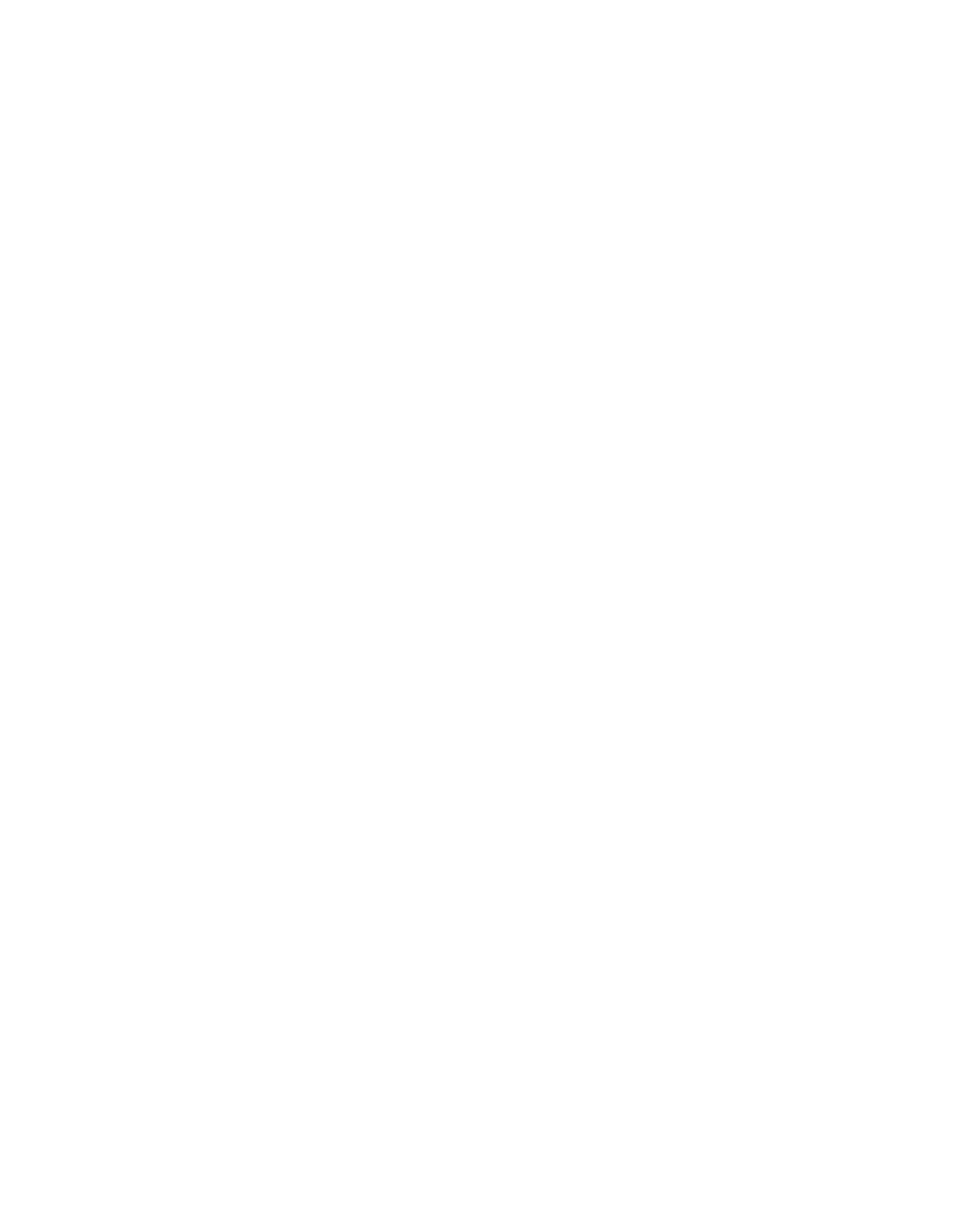

**SECRETARIA DE MEDIO AMBIENTE Y RECURSOS NATURALES** 

#### SUBSECRETARÍA DE GESTIÓN PARA LA PROTECCIÓN AMBIENTAL

DIRECCIÓN GENERAL DE GESTIÓN DE LA CALIDAD DEL AIRE Y REGISTRO DE **EMISIONES Y TRANSFERENCIA DE CONTAMINANTES** 

OFICIO DGGCARETCI 293/05

México, D. F., a 6 de septiembre de 2005

#### **C.P. SERGIO LOZANO GARCÍA DIRECTOR GENERAL** QUIMOBASICOS, S.A. DE C.V. **PRESENTE**

Por este conducto se notifica a usted, que a partir de esta fecha, quedan canceladas las importaciones de Tetracioruro de Carbono (CCI4) para su empresa, QUIMOBASICOS, \$.A. de C.V. Asimismo, cualquier autorización de importación de CCI4 expedida a favor de QUIMOBASICOS, S.A. de C.V., que no se haya ejercido hasta la fecha, queda anulada.

Esta resolución se emite debido a que la importación de Tetracloruro de Carbono (CCI4) estaba autorizada a su empresa específicamente para la producción de clorofluorocarbonos (CFC's), misma que se cerró a partir del 25 de agosto del presente año.

Sin otro particular, nos ponemos a sus órdenes para cualquier aclaración.

#### **ATENTAMENTE**

SUFRAGIO EFECTIVO. NO REELECCIÓN LA DIRECTORA GENERAL

M. en C. ANA MARÍA CONTRERAS VIGIL

C.c.p. Quim. Felipe Adrián Vázquez Gálvez, Subsecretario de Gestión para la Protección Ambiental, SEMARNAT. Presente.

M. en C. Daniel Chacón Anaya, Director General de Gestión Integral de Materiales y Actividades Riesgosas, SEMARNAT, Presente.

Lic. Francisco Serrano Aramoni, Administrador Central de Laboratorio y Servicios Científicos, SAT. Presente.

Quim. Maribel Bernal, Directora Ejecutiva de Autorizaciones de Cornercio Internacional, Secretaria de Salud. Presente.

Lic. Agustín Sánchez Guevara; Coordinador de la Unidad de Protección a la Capa de Ozono. Presente.

**AMCV/ASG/msm**